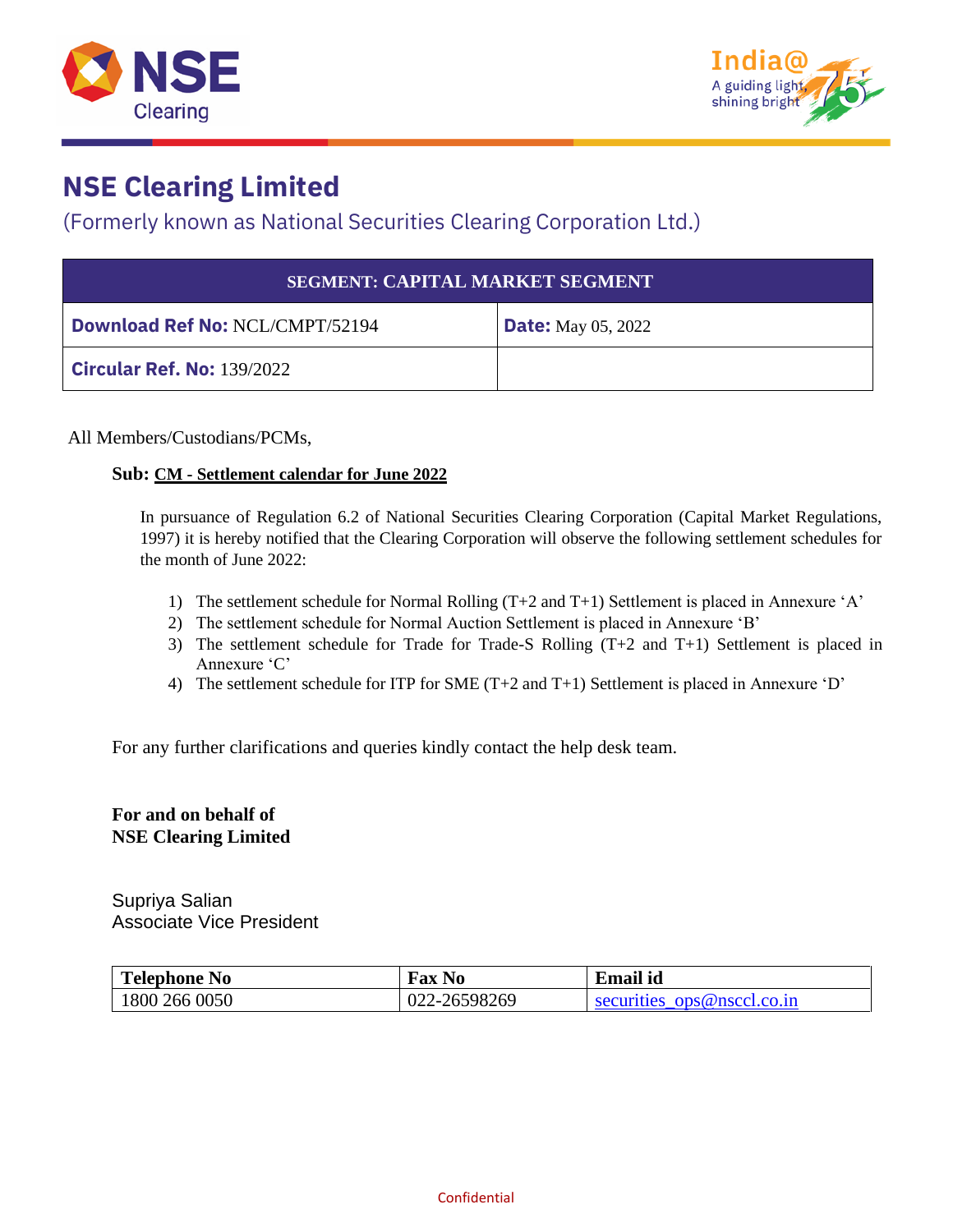



| Annexure 'A'                                     |                   |                   |                 |                     |                   |  |
|--------------------------------------------------|-------------------|-------------------|-----------------|---------------------|-------------------|--|
| SETTLEMENT CALENDAR NORMAL SEGMENT (ROLLING T+2) |                   |                   |                 |                     |                   |  |
| <b>Settlement</b>                                | <b>Settlement</b> | <b>Trade</b>      | <b>Trade</b>    | <b>Custodial</b>    | <b>Settlement</b> |  |
| <b>Type</b>                                      | No.               | <b>Start Date</b> | <b>End Date</b> | <b>Confirmation</b> | <b>Date</b>       |  |
|                                                  |                   |                   |                 | <b>Date</b>         |                   |  |
| $\mathsf{N}$                                     | 2022102           | 01-Jun-22         | 01-Jun-22       | 02-Jun-22           | 03-Jun-22         |  |
| N                                                | 2022103           | 02-Jun-22         | 02-Jun-22       | 03-Jun-22           | 06-Jun-22         |  |
| N                                                | 2022104           | 03-Jun-22         | 03-Jun-22       | 06-Jun-22           | 07-Jun-22         |  |
| N                                                | 2022105           | 06-Jun-22         | 06-Jun-22       | 07-Jun-22           | 08-Jun-22         |  |
| N                                                | 2022106           | 07-Jun-22         | 07-Jun-22       | 08-Jun-22           | 09-Jun-22         |  |
| N                                                | 2022107           | 08-Jun-22         | 08-Jun-22       | 09-Jun-22           | 10-Jun-22         |  |
| N                                                | 2022108           | 09-Jun-22         | 09-Jun-22       | 10-Jun-22           | 13-Jun-22         |  |
| N                                                | 2022109           | 10-Jun-22         | 10-Jun-22       | 13-Jun-22           | 14-Jun-22         |  |
| N                                                | 2022110           | 13-Jun-22         | 13-Jun-22       | 14-Jun-22           | 15-Jun-22         |  |
| N                                                | 2022111           | 14-Jun-22         | 14-Jun-22       | 15-Jun-22           | 16-Jun-22         |  |
| N                                                | 2022112           | 15-Jun-22         | 15-Jun-22       | 16-Jun-22           | 17-Jun-22         |  |
| $\mathsf{N}$                                     | 2022113           | 16-Jun-22         | 16-Jun-22       | 17-Jun-22           | 20-Jun-22         |  |
| N                                                | 2022114           | 17-Jun-22         | 17-Jun-22       | 20-Jun-22           | 21-Jun-22         |  |
| N                                                | 2022115           | 20-Jun-22         | 20-Jun-22       | 21-Jun-22           | 22-Jun-22         |  |
| N                                                | 2022116           | 21-Jun-22         | 21-Jun-22       | 22-Jun-22           | 23-Jun-22         |  |
| N                                                | 2022117           | 22-Jun-22         | 22-Jun-22       | 23-Jun-22           | 24-Jun-22         |  |
| N                                                | 2022118           | 23-Jun-22         | 23-Jun-22       | 24-Jun-22           | 27-Jun-22         |  |
| N                                                | 2022119           | 24-Jun-22         | 24-Jun-22       | 27-Jun-22           | 28-Jun-22         |  |
| N                                                | 2022120           | 27-Jun-22         | 27-Jun-22       | 28-Jun-22           | 29-Jun-22         |  |
| N                                                | 2022121           | 28-Jun-22         | 28-Jun-22       | 29-Jun-22           | 30-Jun-22         |  |
| N                                                | 2022122           | 29-Jun-22         | 29-Jun-22       | 30-Jun-22           | 01-Jul-22         |  |
| N                                                | 2022123           | 30-Jun-22         | 30-Jun-22       | 01-Jul-22           | 04-Jul-22         |  |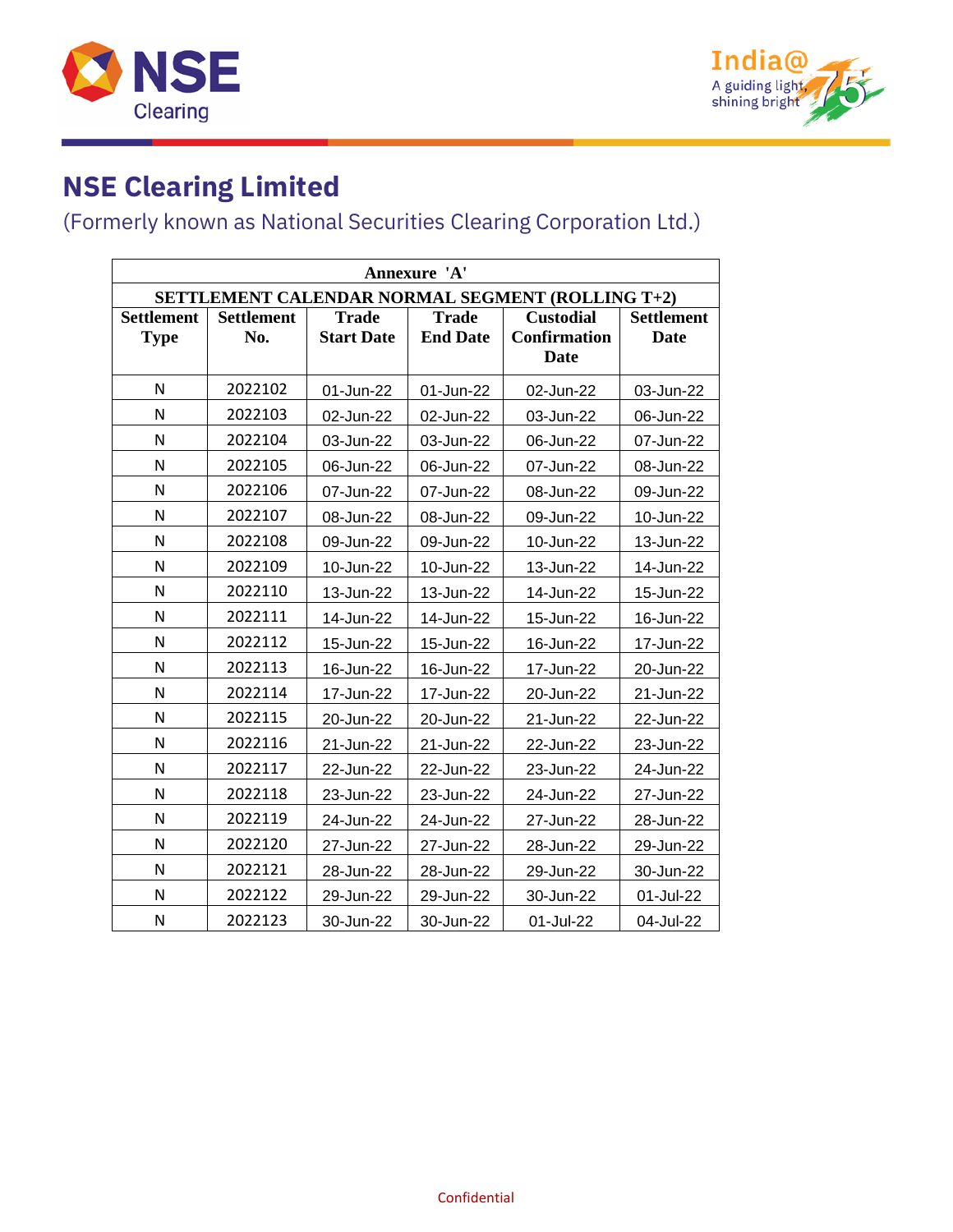



| <b>SETTLEMENT CALENDAR NORMAL SEGMENT (ROLLING T+1)</b> |                   |                   |                 |                     |                   |
|---------------------------------------------------------|-------------------|-------------------|-----------------|---------------------|-------------------|
| <b>Settlement</b>                                       | <b>Settlement</b> | <b>Trade</b>      | <b>Trade</b>    | <b>Custodial</b>    | <b>Settlement</b> |
| <b>Type</b>                                             | No.               | <b>Start Date</b> | <b>End Date</b> | <b>Confirmation</b> | <b>Date</b>       |
|                                                         |                   |                   |                 | <b>Date</b>         |                   |
| M                                                       | 2022602           | 01-Jun-22         | 01-Jun-22       | 01-Jun-22           | 02-Jun-22         |
| M                                                       | 2022603           | 02-Jun-22         | 02-Jun-22       | 02-Jun-22           | 03-Jun-22         |
| M                                                       | 2022604           | 03-Jun-22         | 03-Jun-22       | 03-Jun-22           | 06-Jun-22         |
| M                                                       | 2022605           | 06-Jun-22         | 06-Jun-22       | 06-Jun-22           | 07-Jun-22         |
| M                                                       | 2022606           | 07-Jun-22         | 07-Jun-22       | 07-Jun-22           | 08-Jun-22         |
| M                                                       | 2022607           | 08-Jun-22         | 08-Jun-22       | 08-Jun-22           | 09-Jun-22         |
| M                                                       | 2022608           | 09-Jun-22         | 09-Jun-22       | 09-Jun-22           | 10-Jun-22         |
| M                                                       | 2022609           | 10-Jun-22         | 10-Jun-22       | 10-Jun-22           | 13-Jun-22         |
| M                                                       | 2022610           | 13-Jun-22         | 13-Jun-22       | 13-Jun-22           | 14-Jun-22         |
| M                                                       | 2022611           | 14-Jun-22         | 14-Jun-22       | 14-Jun-22           | 15-Jun-22         |
| M                                                       | 2022612           | 15-Jun-22         | 15-Jun-22       | 15-Jun-22           | 16-Jun-22         |
| M                                                       | 2022613           | 16-Jun-22         | 16-Jun-22       | 16-Jun-22           | 17-Jun-22         |
| M                                                       | 2022614           | 17-Jun-22         | 17-Jun-22       | 17-Jun-22           | 20-Jun-22         |
| M                                                       | 2022615           | 20-Jun-22         | 20-Jun-22       | 20-Jun-22           | 21-Jun-22         |
| М                                                       | 2022616           | 21-Jun-22         | 21-Jun-22       | 21-Jun-22           | 22-Jun-22         |
| M                                                       | 2022617           | 22-Jun-22         | 22-Jun-22       | 22-Jun-22           | 23-Jun-22         |
| M                                                       | 2022618           | 23-Jun-22         | 23-Jun-22       | 23-Jun-22           | 24-Jun-22         |
| M                                                       | 2022619           | 24-Jun-22         | 24-Jun-22       | 24-Jun-22           | 27-Jun-22         |
| M                                                       | 2022620           | 27-Jun-22         | 27-Jun-22       | 27-Jun-22           | 28-Jun-22         |
| M                                                       | 2022621           | 28-Jun-22         | 28-Jun-22       | 28-Jun-22           | 29-Jun-22         |
| M                                                       | 2022622           | 29-Jun-22         | 29-Jun-22       | 29-Jun-22           | 30-Jun-22         |
| M                                                       | 2022623           | 30-Jun-22         | 30-Jun-22       | 30-Jun-22           | 01-Jul-22         |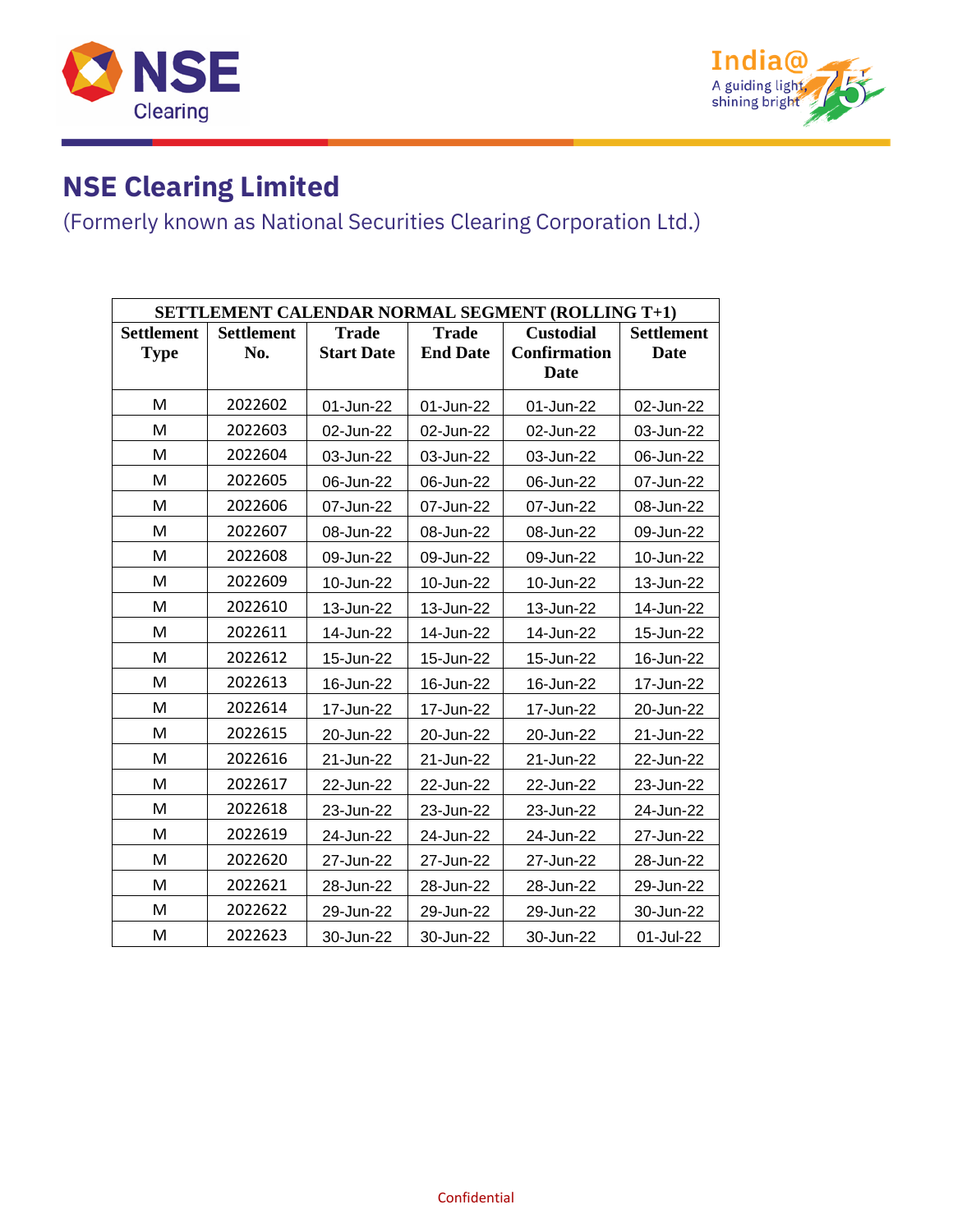



| <b>Annexure 'B'</b>                                         |                   |              |                     |                        |  |  |
|-------------------------------------------------------------|-------------------|--------------|---------------------|------------------------|--|--|
| <b>SETTLEMENT CALENDAR AUCTION NORMAL (ROLLING - T + 1)</b> |                   |              |                     |                        |  |  |
| <b>Settlement</b>                                           | <b>Settlement</b> | <b>Trade</b> | <b>Custodial</b>    | <b>Settlement Date</b> |  |  |
| <b>Type</b>                                                 | No.               | <b>Date</b>  | <b>Confirmation</b> |                        |  |  |
|                                                             |                   |              | <b>Date</b>         |                        |  |  |
| A                                                           | 2022102           | 03-Jun-22    | 03-Jun-22           | 06-Jun-22              |  |  |
| A                                                           | 2022103           | 06-Jun-22    | 06-Jun-22           | 07-Jun-22              |  |  |
| Α                                                           | 2022104           | 07-Jun-22    | 07-Jun-22           | 08-Jun-22              |  |  |
| A                                                           | 2022105           | 08-Jun-22    | 08-Jun-22           | 09-Jun-22              |  |  |
| A                                                           | 2022106           | 09-Jun-22    | 09-Jun-22           | 10-Jun-22              |  |  |
| Α                                                           | 2022107           | 10-Jun-22    | 10-Jun-22           | 13-Jun-22              |  |  |
| Α                                                           | 2022108           | 13-Jun-22    | 13-Jun-22           | 14-Jun-22              |  |  |
| A                                                           | 2022109           | 14-Jun-22    | 14-Jun-22           | 15-Jun-22              |  |  |
| A                                                           | 2022110           | 15-Jun-22    | 15-Jun-22           | 16-Jun-22              |  |  |
| Α                                                           | 2022111           | 16-Jun-22    | 16-Jun-22           | 17-Jun-22              |  |  |
| Α                                                           | 2022112           | 17-Jun-22    | 17-Jun-22           | 20-Jun-22              |  |  |
| A                                                           | 2022113           | 20-Jun-22    | 20-Jun-22           | 21-Jun-22              |  |  |
| Α                                                           | 2022114           | 21-Jun-22    | 21-Jun-22           | 22-Jun-22              |  |  |
| A                                                           | 2022115           | 22-Jun-22    | 22-Jun-22           | 23-Jun-22              |  |  |
| Α                                                           | 2022116           | 23-Jun-22    | 23-Jun-22           | 24-Jun-22              |  |  |
| Α                                                           | 2022117           | 24-Jun-22    | 24-Jun-22           | 27-Jun-22              |  |  |
| Α                                                           | 2022118           | 27-Jun-22    | 27-Jun-22           | 28-Jun-22              |  |  |
| A                                                           | 2022119           | 28-Jun-22    | 28-Jun-22           | 29-Jun-22              |  |  |
| Α                                                           | 2022120           | 29-Jun-22    | 29-Jun-22           | 30-Jun-22              |  |  |
| A                                                           | 2022121           | 30-Jun-22    | 30-Jun-22           | 01-Jul-22              |  |  |
| Α                                                           | 2022122           | 01-Jul-22    | 01-Jul-22           | 04-Jul-22              |  |  |
| Α                                                           | 2022123           | 04-Jul-22    | 04-Jul-22           | 05-Jul-22              |  |  |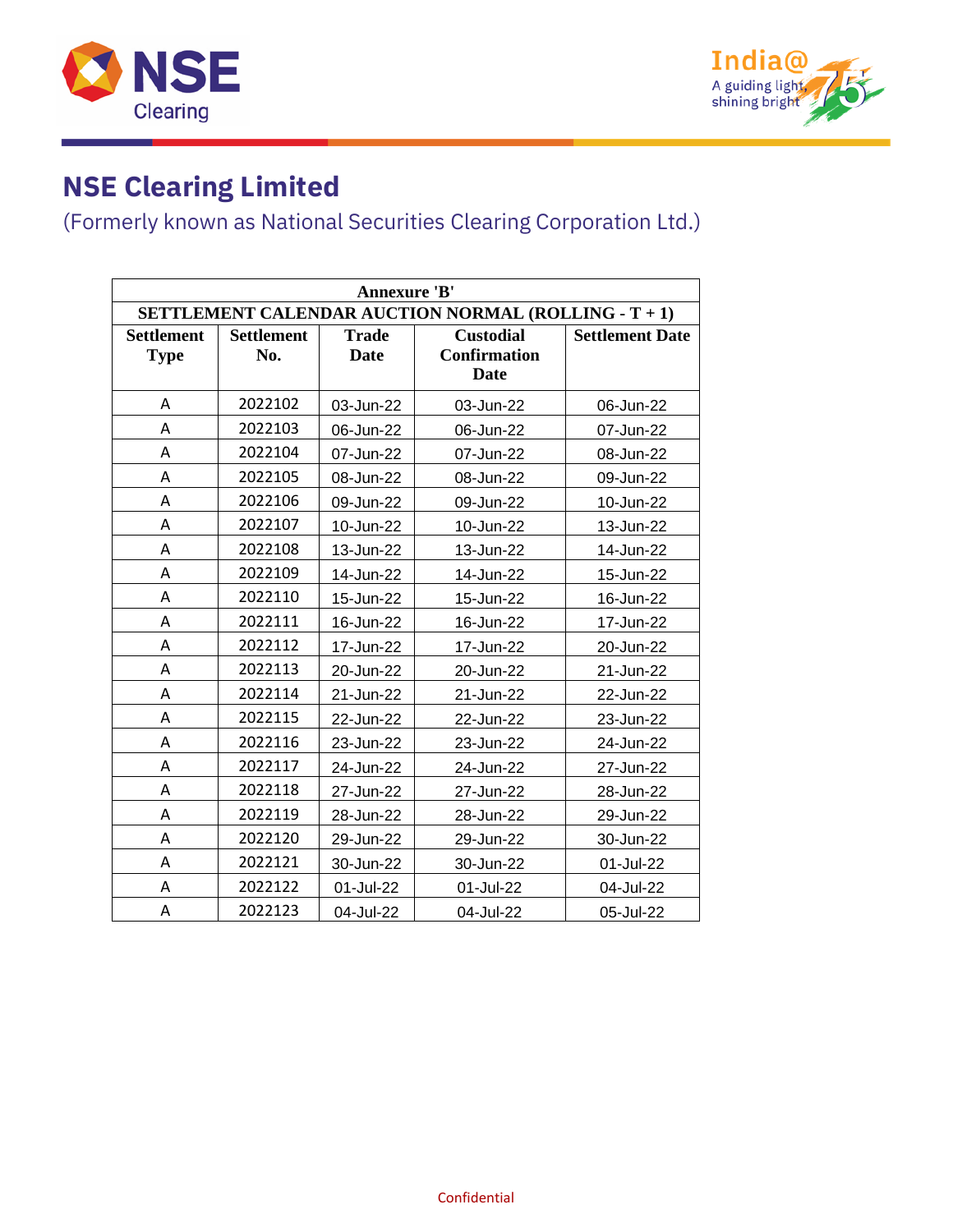



| Annexure 'C'                                    |                          |                            |                          |                                                 |                           |  |  |
|-------------------------------------------------|--------------------------|----------------------------|--------------------------|-------------------------------------------------|---------------------------|--|--|
| SETTLEMENT CALENDAR - TRADE FOR TRADE-S ROLLING |                          |                            |                          |                                                 |                           |  |  |
| <b>Settlement</b><br><b>Type</b>                | <b>Settlement</b><br>No. | <b>Trade Start</b><br>Date | <b>Trade End</b><br>Date | <b>Custodial</b><br><b>Confirmation</b><br>Date | <b>Settlement</b><br>Date |  |  |
| W                                               | 2022102                  | 01-Jun-22                  | 01-Jun-22                | 02-Jun-22                                       | 03-Jun-22                 |  |  |
| W                                               | 2022103                  | 02-Jun-22                  | 02-Jun-22                | 03-Jun-22                                       | 06-Jun-22                 |  |  |
| W                                               | 2022104                  | 03-Jun-22                  | 03-Jun-22                | 06-Jun-22                                       | 07-Jun-22                 |  |  |
| W                                               | 2022105                  | 06-Jun-22                  | 06-Jun-22                | 07-Jun-22                                       | 08-Jun-22                 |  |  |
| W                                               | 2022106                  | 07-Jun-22                  | 07-Jun-22                | 08-Jun-22                                       | 09-Jun-22                 |  |  |
| W                                               | 2022107                  | 08-Jun-22                  | 08-Jun-22                | 09-Jun-22                                       | 10-Jun-22                 |  |  |
| W                                               | 2022108                  | 09-Jun-22                  | 09-Jun-22                | 10-Jun-22                                       | 13-Jun-22                 |  |  |
| W                                               | 2022109                  | 10-Jun-22                  | 10-Jun-22                | 13-Jun-22                                       | 14-Jun-22                 |  |  |
| W                                               | 2022110                  | 13-Jun-22                  | 13-Jun-22                | 14-Jun-22                                       | 15-Jun-22                 |  |  |
| W                                               | 2022111                  | 14-Jun-22                  | 14-Jun-22                | 15-Jun-22                                       | 16-Jun-22                 |  |  |
| W                                               | 2022112                  | 15-Jun-22                  | 15-Jun-22                | 16-Jun-22                                       | 17-Jun-22                 |  |  |
| W                                               | 2022113                  | 16-Jun-22                  | 16-Jun-22                | 17-Jun-22                                       | 20-Jun-22                 |  |  |
| W                                               | 2022114                  | 17-Jun-22                  | 17-Jun-22                | 20-Jun-22                                       | 21-Jun-22                 |  |  |
| W                                               | 2022115                  | 20-Jun-22                  | 20-Jun-22                | 21-Jun-22                                       | 22-Jun-22                 |  |  |
| W                                               | 2022116                  | 21-Jun-22                  | 21-Jun-22                | 22-Jun-22                                       | 23-Jun-22                 |  |  |
| W                                               | 2022117                  | 22-Jun-22                  | 22-Jun-22                | 23-Jun-22                                       | 24-Jun-22                 |  |  |
| W                                               | 2022118                  | 23-Jun-22                  | 23-Jun-22                | 24-Jun-22                                       | 27-Jun-22                 |  |  |
| W                                               | 2022119                  | 24-Jun-22                  | 24-Jun-22                | 27-Jun-22                                       | 28-Jun-22                 |  |  |
| W                                               | 2022120                  | 27-Jun-22                  | 27-Jun-22                | 28-Jun-22                                       | 29-Jun-22                 |  |  |
| W                                               | 2022121                  | 28-Jun-22                  | 28-Jun-22                | 29-Jun-22                                       | 30-Jun-22                 |  |  |
| W                                               | 2022122                  | 29-Jun-22                  | 29-Jun-22                | 30-Jun-22                                       | 01-Jul-22                 |  |  |
| W                                               | 2022123                  | 30-Jun-22                  | 30-Jun-22                | 01-Jul-22                                       | 04-Jul-22                 |  |  |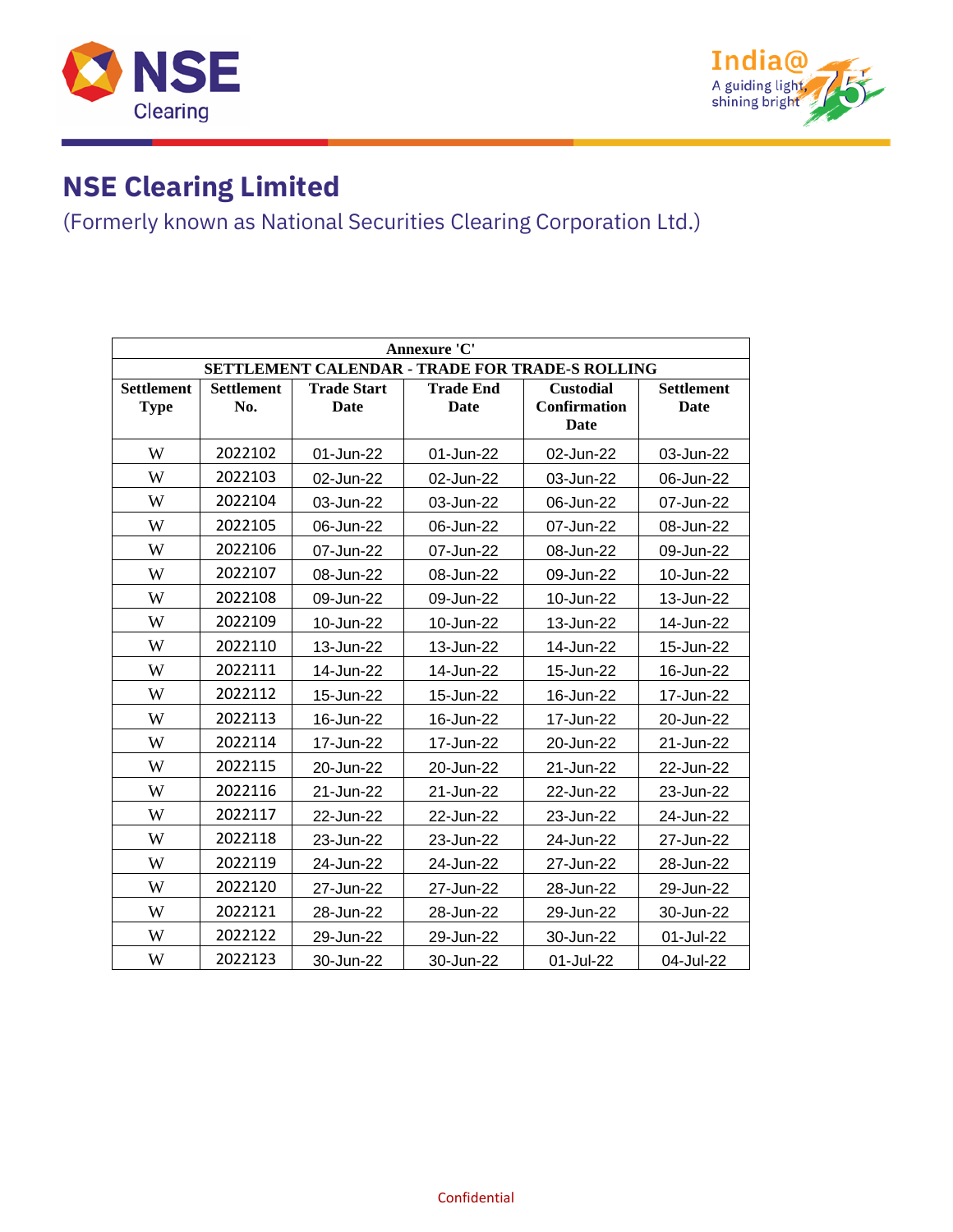



| <b>SETTLEMENT CALENDAR - TRADE FOR TRADE-S ROLLING (ROLLING T+1)</b> |                   |                    |                  |                     |                        |  |  |
|----------------------------------------------------------------------|-------------------|--------------------|------------------|---------------------|------------------------|--|--|
| <b>Settlement</b>                                                    | <b>Settlement</b> | <b>Trade Start</b> | <b>Trade End</b> | <b>Custodial</b>    | <b>Settlement Date</b> |  |  |
| <b>Type</b>                                                          | No.               | Date               | Date             | <b>Confirmation</b> |                        |  |  |
|                                                                      |                   |                    |                  | Date                |                        |  |  |
| Z                                                                    | 2022602           | 01-Jun-22          | 01-Jun-22        | 01-Jun-22           | 02-Jun-22              |  |  |
| Z                                                                    | 2022603           | 02-Jun-22          | 02-Jun-22        | 02-Jun-22           | 03-Jun-22              |  |  |
| Z                                                                    | 2022604           | 03-Jun-22          | 03-Jun-22        | 03-Jun-22           | 06-Jun-22              |  |  |
| Z                                                                    | 2022605           | 06-Jun-22          | 06-Jun-22        | 06-Jun-22           | 07-Jun-22              |  |  |
| Z                                                                    | 2022606           | 07-Jun-22          | 07-Jun-22        | 07-Jun-22           | 08-Jun-22              |  |  |
| Z                                                                    | 2022607           | 08-Jun-22          | 08-Jun-22        | 08-Jun-22           | 09-Jun-22              |  |  |
| Z                                                                    | 2022608           | 09-Jun-22          | 09-Jun-22        | 09-Jun-22           | 10-Jun-22              |  |  |
| Z                                                                    | 2022609           | 10-Jun-22          | 10-Jun-22        | 10-Jun-22           | 13-Jun-22              |  |  |
| Z                                                                    | 2022610           | 13-Jun-22          | 13-Jun-22        | 13-Jun-22           | 14-Jun-22              |  |  |
| Z                                                                    | 2022611           | 14-Jun-22          | 14-Jun-22        | 14-Jun-22           | 15-Jun-22              |  |  |
| Z                                                                    | 2022612           | 15-Jun-22          | 15-Jun-22        | 15-Jun-22           | 16-Jun-22              |  |  |
| Z                                                                    | 2022613           | 16-Jun-22          | 16-Jun-22        | 16-Jun-22           | 17-Jun-22              |  |  |
| Z                                                                    | 2022614           | 17-Jun-22          | 17-Jun-22        | 17-Jun-22           | 20-Jun-22              |  |  |
| Z                                                                    | 2022615           | 20-Jun-22          | 20-Jun-22        | 20-Jun-22           | 21-Jun-22              |  |  |
| Z                                                                    | 2022616           | 21-Jun-22          | 21-Jun-22        | 21-Jun-22           | 22-Jun-22              |  |  |
| Z                                                                    | 2022617           | 22-Jun-22          | 22-Jun-22        | 22-Jun-22           | 23-Jun-22              |  |  |
| Z                                                                    | 2022618           | 23-Jun-22          | 23-Jun-22        | 23-Jun-22           | 24-Jun-22              |  |  |
| Z                                                                    | 2022619           | 24-Jun-22          | 24-Jun-22        | 24-Jun-22           | 27-Jun-22              |  |  |
| Z                                                                    | 2022620           | 27-Jun-22          | 27-Jun-22        | 27-Jun-22           | 28-Jun-22              |  |  |
| Z                                                                    | 2022621           | 28-Jun-22          | 28-Jun-22        | 28-Jun-22           | 29-Jun-22              |  |  |
| Z                                                                    | 2022622           | 29-Jun-22          | 29-Jun-22        | 29-Jun-22           | 30-Jun-22              |  |  |
| Z                                                                    | 2022623           | 30-Jun-22          | 30-Jun-22        | 30-Jun-22           | 01-Jul-22              |  |  |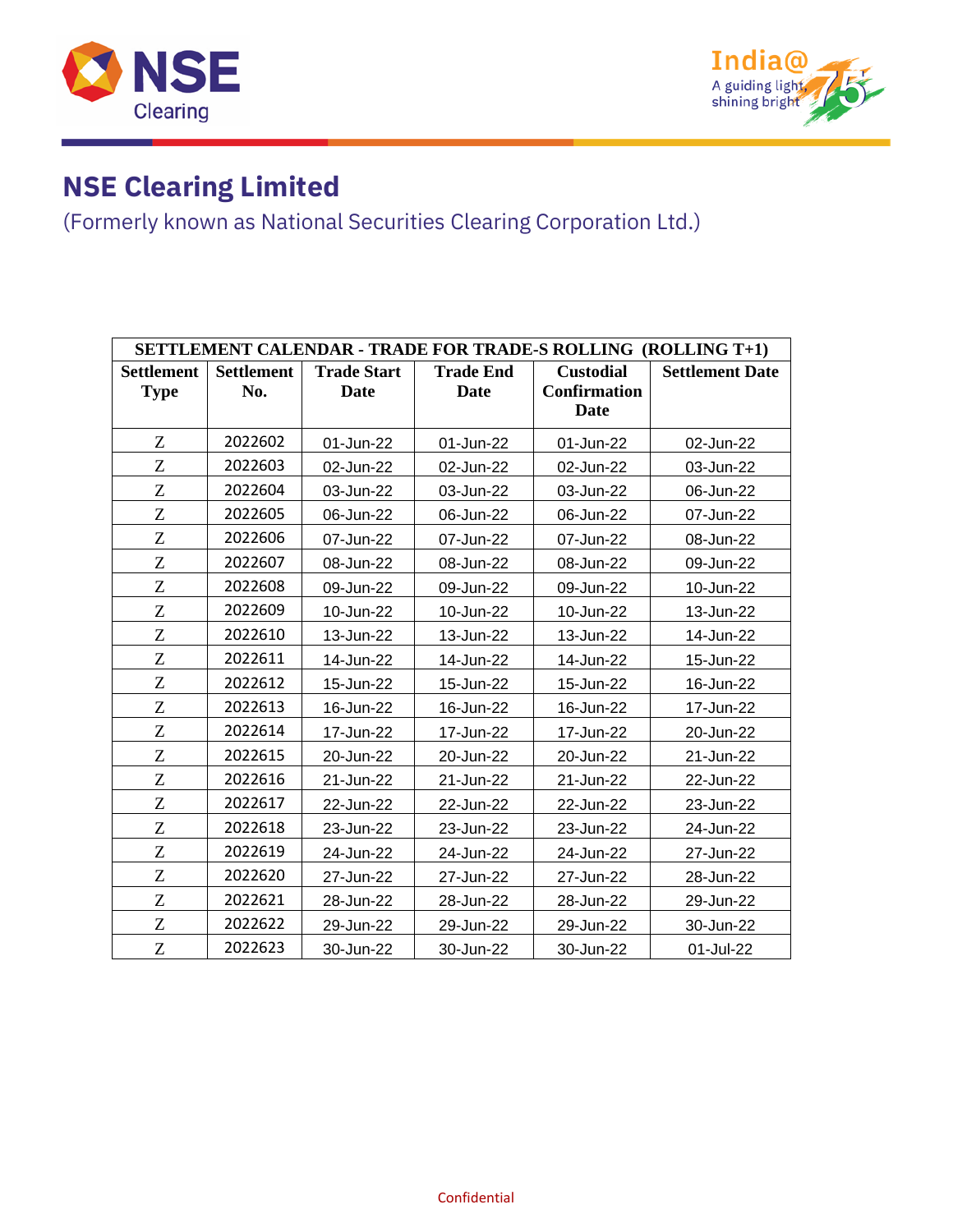



| Annexure 'D'                             |                          |                            |                                 |                                                        |                                  |  |  |
|------------------------------------------|--------------------------|----------------------------|---------------------------------|--------------------------------------------------------|----------------------------------|--|--|
| <b>SETTLEMENT CALENDAR - ITP FOR SME</b> |                          |                            |                                 |                                                        |                                  |  |  |
| <b>Settlement</b><br><b>Type</b>         | <b>Settlement</b><br>No. | <b>Trade Start</b><br>Date | <b>Trade End</b><br><b>Date</b> | <b>Custodial</b><br><b>Confirmation</b><br><b>Date</b> | <b>Settlement</b><br><b>Date</b> |  |  |
| G                                        | 2022102                  | 01-Jun-22                  | 01-Jun-22                       | 02-Jun-22                                              | 03-Jun-22                        |  |  |
| G                                        | 2022103                  | 02-Jun-22                  | 02-Jun-22                       | 03-Jun-22                                              | 06-Jun-22                        |  |  |
| G                                        | 2022104                  | 03-Jun-22                  | 03-Jun-22                       | 06-Jun-22                                              | 07-Jun-22                        |  |  |
| G                                        | 2022105                  | 06-Jun-22                  | 06-Jun-22                       | 07-Jun-22                                              | 08-Jun-22                        |  |  |
| G                                        | 2022106                  | 07-Jun-22                  | 07-Jun-22                       | 08-Jun-22                                              | 09-Jun-22                        |  |  |
| G                                        | 2022107                  | 08-Jun-22                  | 08-Jun-22                       | 09-Jun-22                                              | 10-Jun-22                        |  |  |
| G                                        | 2022108                  | 09-Jun-22                  | 09-Jun-22                       | 10-Jun-22                                              | 13-Jun-22                        |  |  |
| G                                        | 2022109                  | 10-Jun-22                  | 10-Jun-22                       | 13-Jun-22                                              | 14-Jun-22                        |  |  |
| G                                        | 2022110                  | 13-Jun-22                  | 13-Jun-22                       | 14-Jun-22                                              | 15-Jun-22                        |  |  |
| G                                        | 2022111                  | 14-Jun-22                  | 14-Jun-22                       | 15-Jun-22                                              | 16-Jun-22                        |  |  |
| G                                        | 2022112                  | 15-Jun-22                  | 15-Jun-22                       | 16-Jun-22                                              | 17-Jun-22                        |  |  |
| G                                        | 2022113                  | 16-Jun-22                  | 16-Jun-22                       | 17-Jun-22                                              | 20-Jun-22                        |  |  |
| G                                        | 2022114                  | 17-Jun-22                  | 17-Jun-22                       | 20-Jun-22                                              | 21-Jun-22                        |  |  |
| G                                        | 2022115                  | 20-Jun-22                  | 20-Jun-22                       | 21-Jun-22                                              | 22-Jun-22                        |  |  |
| G                                        | 2022116                  | 21-Jun-22                  | 21-Jun-22                       | 22-Jun-22                                              | 23-Jun-22                        |  |  |
| G                                        | 2022117                  | 22-Jun-22                  | 22-Jun-22                       | 23-Jun-22                                              | 24-Jun-22                        |  |  |
| G                                        | 2022118                  | 23-Jun-22                  | 23-Jun-22                       | 24-Jun-22                                              | 27-Jun-22                        |  |  |
| G                                        | 2022119                  | 24-Jun-22                  | 24-Jun-22                       | 27-Jun-22                                              | 28-Jun-22                        |  |  |
| G                                        | 2022120                  | 27-Jun-22                  | 27-Jun-22                       | 28-Jun-22                                              | 29-Jun-22                        |  |  |
| G                                        | 2022121                  | 28-Jun-22                  | 28-Jun-22                       | 29-Jun-22                                              | 30-Jun-22                        |  |  |
| G                                        | 2022122                  | 29-Jun-22                  | 29-Jun-22                       | 30-Jun-22                                              | 01-Jul-22                        |  |  |
| G                                        | 2022123                  | 30-Jun-22                  | 30-Jun-22                       | 01-Jul-22                                              | 04-Jul-22                        |  |  |